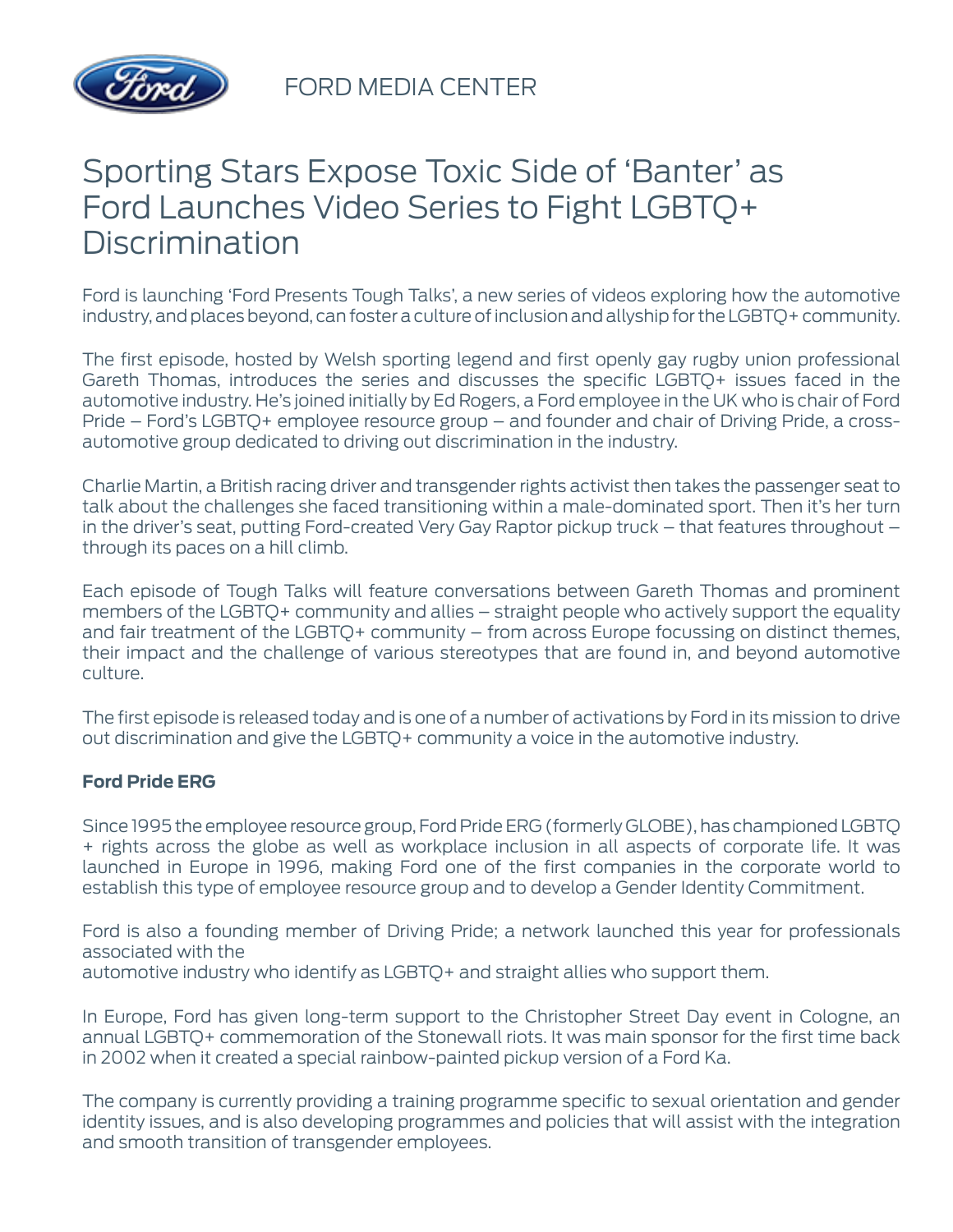In 2001, Ford implemented Domestic Partnership Benefits, which provided same-sex couples with equal rights in all Ford policies (car schemes, international secondment, etc.) long before civil partnerships were legally recognised.

Ford Pride is one of a number of Ford employee resource groups, which include the Disability Support Group, Parental Network and Women in Ford.

#### **Very Gay Raptor**

Last year, Ford instinctively used its voice and its most badass nameplate to create the Very Gay Raptor; a stand against online discrimination and a showing of allyship of the LGBTQ+ community following a derogatory comment on a social media post.

The rendering of a Ford Ranger Raptor in sparkling gold adorned with rainbow graphics and pink heart on the rear received such a positive social media response, Ford made two real life Very Gay Raptors in the UK and Germany.

## **Quotes**

"One thing I'm always fed up with is people saying 'well, that doesn't happen in 2022 because society has progressed and things have changed'. But the fact that we're openly having this conversation is the reality of 2022 from lived experiences."

*Gareth Thomas, former Welsh rugby union player*

"For me, toughness is often about being authentic to your emotions and what you're experiencing and being able to show that in an open way with people."

#### *Charlie Martin, racing driver and transgender rights activist*

"As a company, we actively champion all forms of diversity and are a committed and long-standing LGBTQ+ ally. The world is changing and there's no place for discrimination of any kind, yet the message needs to be reinforced again and again. These videos are just another way to keep pushing the message but in a relatable and human way."

*Peter Godsell, vice president Human Resources, Ford Europe*

#### **Links**

- Video: [https://youtu.be/1\\_UmIurTCYc](https://youtu.be/1_UmIurTCYc)
- Hashtags: #FordPresentsToughTalks #LGBTQ+

## About Ford Motor Company

*Ford Motor Company (NYSE: F) is a global company based in Dearborn, Michigan, that is committed to helping build a better world, where every person is free to move and pursue their dreams. The company's Ford+ plan for growth and value creation combines existing strengths, new capabilities and always-on relationships with customers to enrich experiences for and deepen the loyalty of those customers. Ford designs, manufactures, markets and services a full line of connected, increasingly electrified passenger and commercial vehicles: Ford trucks, utility vehicles, vans and cars, and*